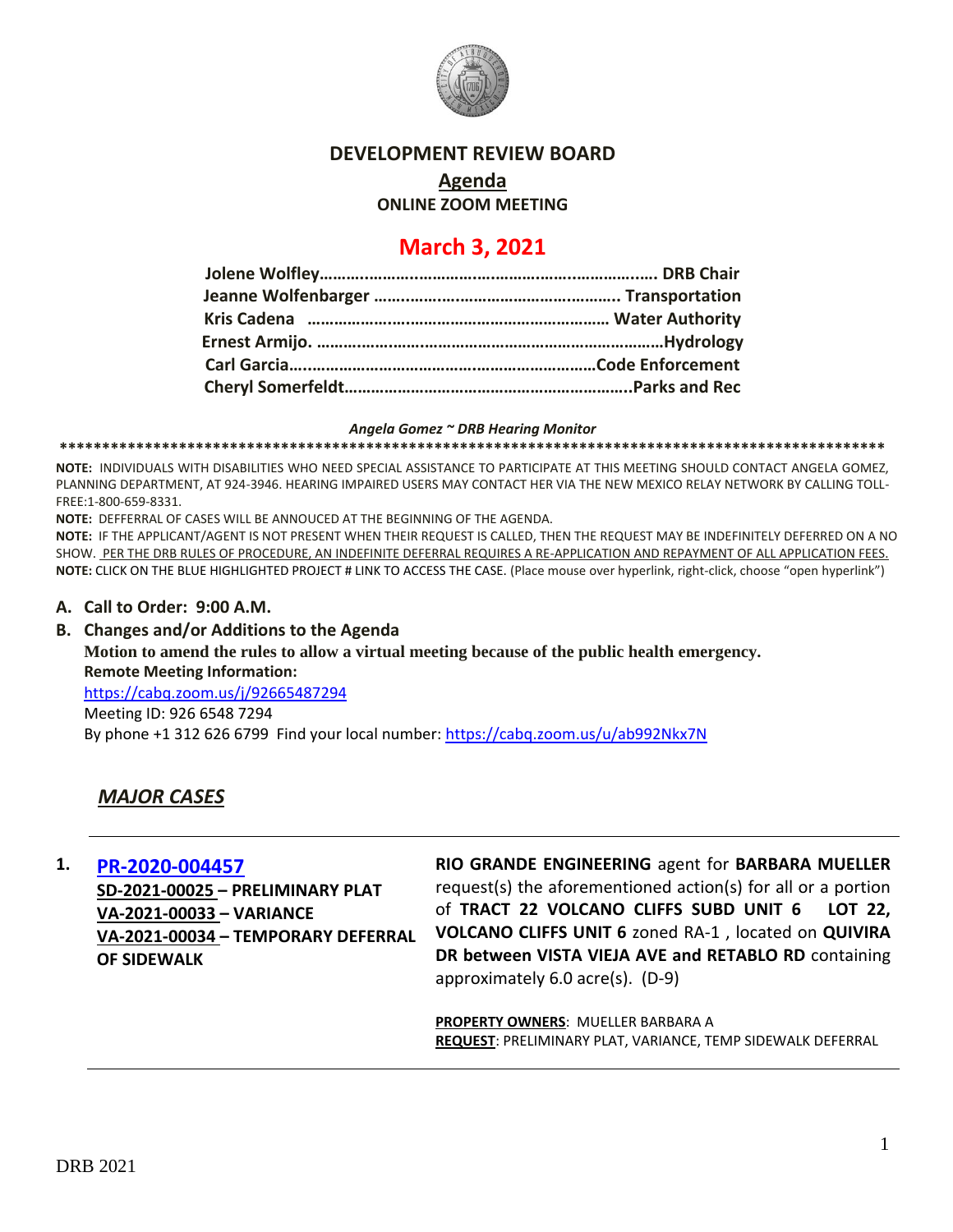#### **2. [PR-2018-001579](http://data.cabq.gov/government/planning/DRB/PR-2018-001579/DRB%20Submittals/)**

**SI-2020-01477** – **SITE PLAN AMENDMENT VA-2020-00469 – WAIVER TO IDO**

**DEKKER/PERICH/SABATINI** request(s) the aforementioned action(s) for all or a portion of: **PARCEL A-1-A-1-B SUBD PLAT TRS A-1-A-1-A & A-1-A-1-B WINROCK CENTER ADDN, PARCEL A-2 AND A-3 PLAT OF PARCELS A-1 THRU A-3 & PARCEL C-2A WINROCK CENTER ADDN + PARCEL C-2A1 SUBD PLAT PARCEL C-2A1 & C-2A2 WINROCK CENTER ADDN, PARCEL E1A WINROCK CENTER ADDITION, PARCEL D1A WINROCK CENTER ADDN REPLAT OF PARCEL D1 WINROCK CENTER ADDN AND PARCEL A-1-A-1-A-1-A WINROCK CENTER ADDITION**, zoned MX-H**,** zoned MX-M located at **7500 INDIAN SCHOOL RD**, containing approximately 83 acre(s). (J-19)*[Deferred from 1/13/21, 2/10/21]*

**PROPERTY OWNERS**: DARIN SAND, WINROCK PARTNERS LLC **REQUEST**: A MAJOR AMENDMENT TO THE APPROVED SITE DEVELOPMENT PLAN FOR WINROCK TOWN CENTER TO FACILITATE THE DEVELOPMENT OF A NEW 199 UNIT MULTI-FAMILY DEVELOPMENT FOR A VACANT LOT AT 7500 INDIAN SCHOOL.

*\*\* AGENT REQUESTS DEFERRAL TO MARCH 17TH, 2021.*

| 3. | Project # PR-2020-003887<br>(1010532)<br>SI-2020-00367 - SITE PLAN | <b>SCOTT ANDERSON agent(s) for MICHAEL DRESKIN</b><br>request(s) the aforementioned action(s) for all or a portion<br>of: LOT 5, BLOCK 23, BROAD ACRES ADDN, zoned MX-<br>M, located at 2818 4TH ST NW, containing approximately<br>1.27 acre(s). (H-14) [Deferred from 7/8/20, 7/22/20, 7/29/20, 8/19/20,<br>9/2/20, 9/16/2, 10/28/20], 11/4/20, 11/18/20, 12/9/20, 1/13/21, 1/27/21,<br>2/10/21 |
|----|--------------------------------------------------------------------|---------------------------------------------------------------------------------------------------------------------------------------------------------------------------------------------------------------------------------------------------------------------------------------------------------------------------------------------------------------------------------------------------|
|    |                                                                    | <b>PROPERTY OWNERS: MICHAEL DRESKIN</b><br><b>REQUEST: SITE PLAN FOR APARTMENT WITH MORE THAN 50 UNITS</b>                                                                                                                                                                                                                                                                                        |
|    | <b>MINOR CASES</b>                                                 |                                                                                                                                                                                                                                                                                                                                                                                                   |

**4. [PR-2020-004276](http://data.cabq.gov/government/planning/DRB/PR-2018-001759/DRB%20Submittals/PR-2018-001759_MARCH_3_2021/Application/PHASE%202A/Phase%202A%20Final%20Plat%20Package.pdf) SD-2021-00033 - FINAL PLAT (Phase 2A)**

**BOHANNAN HUSTON** agent(s) for **PULTE GROUP** request(s) the aforementioned action(s) for all or a portion of: **TRACT B1 INSPIRATION SUBDIVISION PHASE 2A,** zoned PC, located on **ARROYO VISTA between 118th and HIGH MESA**, containing approximately 13.24 acre(s). (H-07, J-08 & J-07)

**PROPERTY OWNERS**: PULTE GROUP **REQUEST**: FINAL PLAT APPROVAL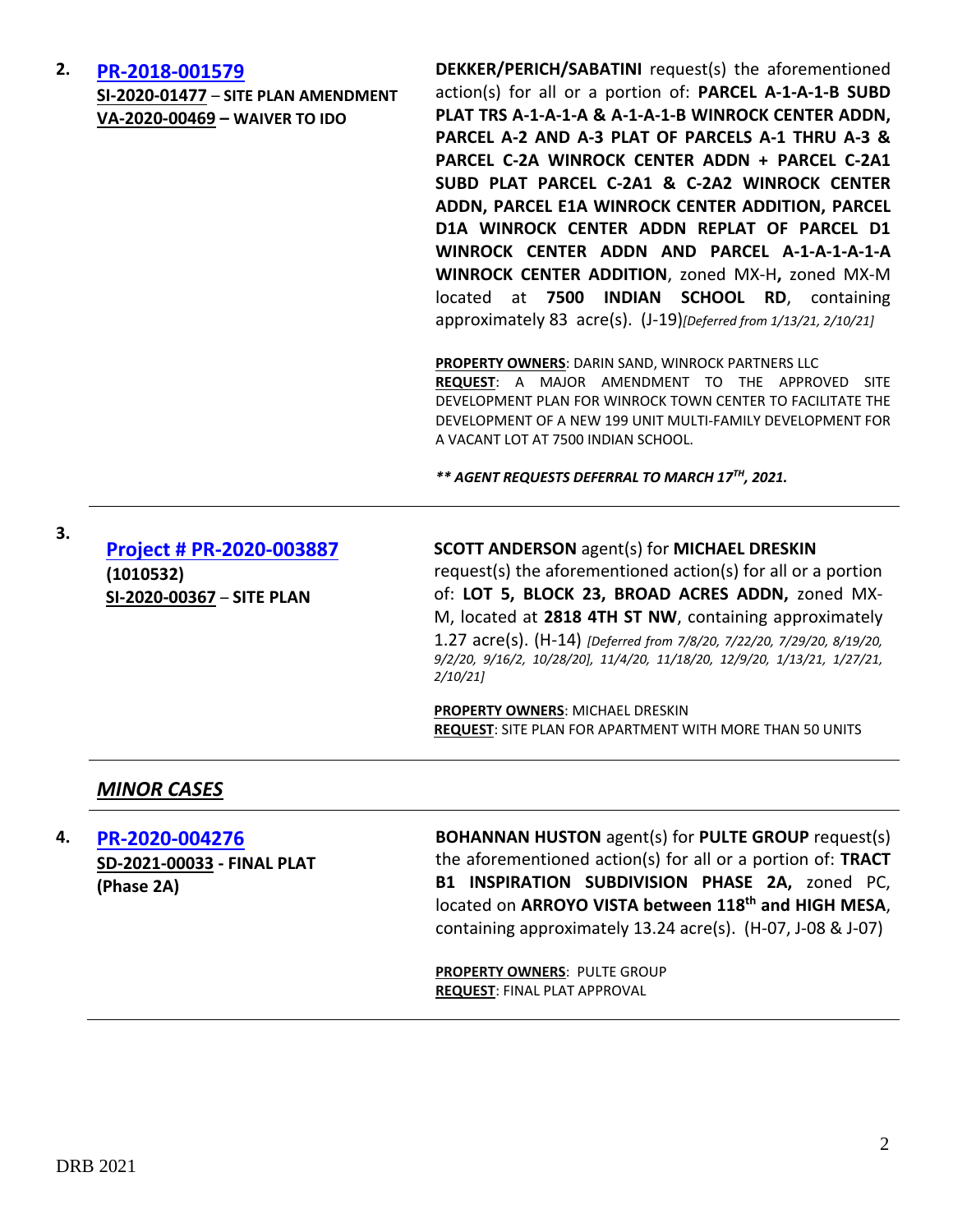| 5. | PR-2020-004276<br>SD-2021-00034 - FINAL PLAT<br>(Phase 2C)                                    | <b>BOHANNAN HUSTON</b> agent(s) for PULTE GROUP request(s)<br>the aforementioned action(s) for all or a portion of: TRACT<br>A1 INSPIRATION SUBDIVISION & TRACT B4 INSPIRATION<br>SUBDIVISION PHASE 1A, INSPIRATION SUBDIVISION<br>PHASE 2C zoned PC, located on ARROYO VISTA between<br>118th and HIGH MESA, containing approximately 19.07<br>acre(s). (H-07, J-08 & J-07)<br><b>PROPERTY OWNERS: PULTE GROUP</b><br><b>REQUEST: FINAL PLAT APPROVAL</b> |
|----|-----------------------------------------------------------------------------------------------|------------------------------------------------------------------------------------------------------------------------------------------------------------------------------------------------------------------------------------------------------------------------------------------------------------------------------------------------------------------------------------------------------------------------------------------------------------|
| 6. | PR-2020-004276<br>SD-2021-00031 - FINAL PLAT<br>(Phase 2B)                                    | <b>BOHANNAN HUSTON</b> agent(s) for PULTE GROUP request(s)<br>the aforementioned action(s) for all or a portion of: TRACT<br>A INSPIRATION SUBDIVISION & TRACT B3 INSPIRATION<br>SUBDIVISION PHASE 1A, INSPIRATION SUBDIVISION<br>PHASE 2B zoned PC, located on ARROYO VISTA between<br>118th and HIGH MESA, containing approximately 8.82<br>acre(s). (H-07, J-08 & J-07)                                                                                 |
|    |                                                                                               | PROPERTY OWNERS: PULTE GROUP<br><b>REQUEST: FINAL PLAT APPROVAL</b>                                                                                                                                                                                                                                                                                                                                                                                        |
| 7. | PR-2020-004692<br>VA-2021-00045 - SIDEWALK WAIVER                                             | CSI - CARTESIAN SURVEYS INC. agent(s) for CARL<br><b>ULIBARRI</b> request(s) the aforementioned action(s) for all or<br>a portion of: LOTS 13 - 18 BLOCK 7, ORIGINAL TOWNSITE<br>OF WESTLAND, zoned MX-M, located on CENTRAL AVE NW<br>between VOLCANO RD NW and BRIDGE BLVD SW,<br>containing approximately 0.9336 acre(s). (K-9)                                                                                                                         |
|    |                                                                                               | PROPERTY OWNERS: CARL ULIBARRI<br><b>REQUEST: SIDEWALK WAIVER REQUEST FOR SIDEWALK CONTRUCTION</b><br>ALONG FRONTAGE OF PROPOSED SUBDIVIDED PROPERTY                                                                                                                                                                                                                                                                                                       |
| 8. | PR-2020-004692<br>SD-2021-00036 - PRELIMINARY/FINAL<br><b>PLAT</b><br>(Sketch Plat: 11/18/20) | CSI - CARTESIAN SURVEY'S INC. agent(s) for CARL & JULIA<br><b>ULIBARRI</b> request(s) the aforementioned action(s) for all or<br>a portion of: LOTS 13 - 18 BLOCK 7, ORIGINAL TOWNSITE<br>OF WESTLAND, zoned MX-M, located at 8719 CENTRAL<br>AVE NW between VOLCANO RD NW and 90TH ST NW,                                                                                                                                                                 |
|    |                                                                                               | containing approximately 1.3796 acre(s). (K-9)                                                                                                                                                                                                                                                                                                                                                                                                             |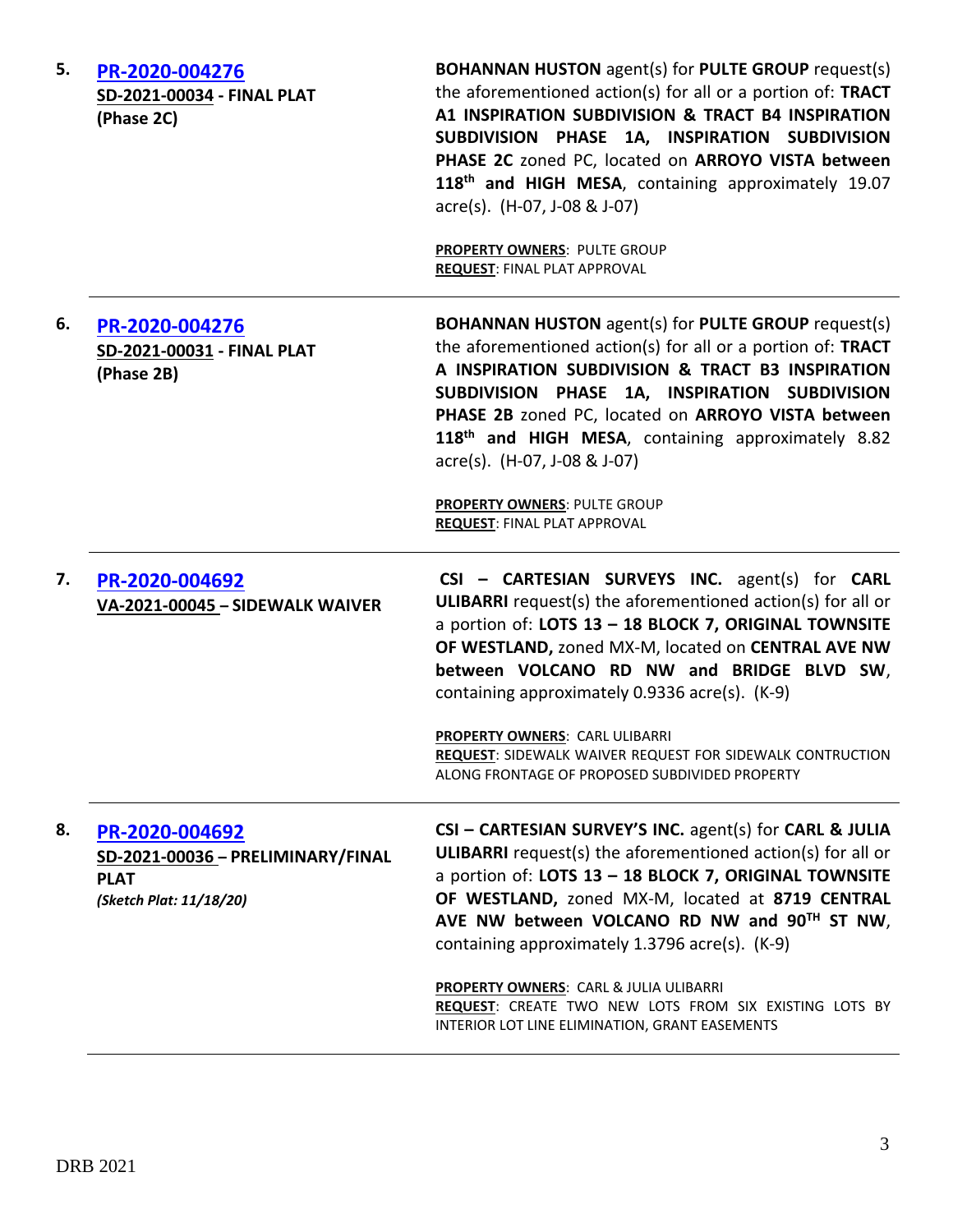| PR-2019-002765                                                                        | <b>PROPERTY OWNERS: RED SHAMROCK 4, LLC</b><br>REQUEST: WAIVER FROM SIDEWALK REQUIREMENTS<br>UNTIL<br>DEVELOPMENT OF SUBDIVIDED LOTS 8 & 9 OF COORS PAVILION, LOT<br>BY LOT<br>** AGENT REQUESTS DEFERRAL TO MARCH 10TH, 2021.                                                                                                                                                                                                                                                                                                                                                                                                                                                                                                                                                                                                                                                                                       |
|---------------------------------------------------------------------------------------|----------------------------------------------------------------------------------------------------------------------------------------------------------------------------------------------------------------------------------------------------------------------------------------------------------------------------------------------------------------------------------------------------------------------------------------------------------------------------------------------------------------------------------------------------------------------------------------------------------------------------------------------------------------------------------------------------------------------------------------------------------------------------------------------------------------------------------------------------------------------------------------------------------------------|
|                                                                                       |                                                                                                                                                                                                                                                                                                                                                                                                                                                                                                                                                                                                                                                                                                                                                                                                                                                                                                                      |
|                                                                                       | <b>RED SHAMROCK</b> request(s) the aforementioned action(s)<br>for all or a portion of: LOTS 8A, 8B, 9A, 9B, 9C, zoned NR-C,<br>located on ST. JOSEPHS DR NW between ATRISCO DR NW<br>and COORS BLVD NW, containing approximately 14.5<br>acre(s). (G-11)(Deferred from 12/16/20, 1/6/21, 1/27/21, 2/3/21, 2/24/21]                                                                                                                                                                                                                                                                                                                                                                                                                                                                                                                                                                                                  |
|                                                                                       | <b>PROPERTY OWNERS: RED SHAMROCK</b><br><b>REQUEST: SUBDIVIDE 2 EXISTING LOTS INTO 5 LOTS</b><br>** AGENT REQUESTS DEFERRAL TO MARCH 10TH, 2021.                                                                                                                                                                                                                                                                                                                                                                                                                                                                                                                                                                                                                                                                                                                                                                     |
| PR-2018-001402<br>(1001047)<br>SI-2020-01164 - EPC FINAL SITE PLAN<br><b>SIGN-OFF</b> | <b>CONSENSUS PLANNING, INC.</b> agent(s) for <b>GAMMA</b><br><b>DEVELOPMENT, LLC</b> request(s) the aforementioned<br>action(s) for all or a portion of: LOTS 1 THROUGH 3 BLOCK<br>1 PLAT OF WEST BANK ESTATES WITH TRACT A-11 LANDS<br>OF SUZANE H POOLE, TRACT C-1 PLAT OF TRACTS C-1, C-2<br>AND LOT 4-A LANDS OF SUZANNE H POOLE BEING A<br>REPLAT OF TRACT C LANDS OF SUZANNE H POOLE TRACT C<br>ANNEXATION PLAT LAND, AND LOT 4-A PLAT OF TRACTS<br>C-1, C-2 & LOT 4-A LANDS OF SUZANNE H POOLE BEING A<br>REPLAT OF TRACT C LANDS OF SUZANNE H POOLE TRACT C<br>ANNEXATION PLAT LAND, zoned R-A, located at 5001<br>NAMASTE RD NW between LA BIENVENIDA PL and<br><b>OXBOW OPEN SPACE, containing approximately 22.75</b><br>acre(s). (F-11 & F-12)[Deferred from 10/28/20, 11/18/20, 12/16/20,<br>2/10/21<br><b>PROPERTY OWNERS: DANIELS FAMILY PROPERTIES LLC</b><br><b>REQUEST: EPC SITE PLAN SIGN-OFF</b> |
|                                                                                       | SD-2020-00218 - PRELIMINARY/FINAL PLAT                                                                                                                                                                                                                                                                                                                                                                                                                                                                                                                                                                                                                                                                                                                                                                                                                                                                               |

*SKETCH PLAT*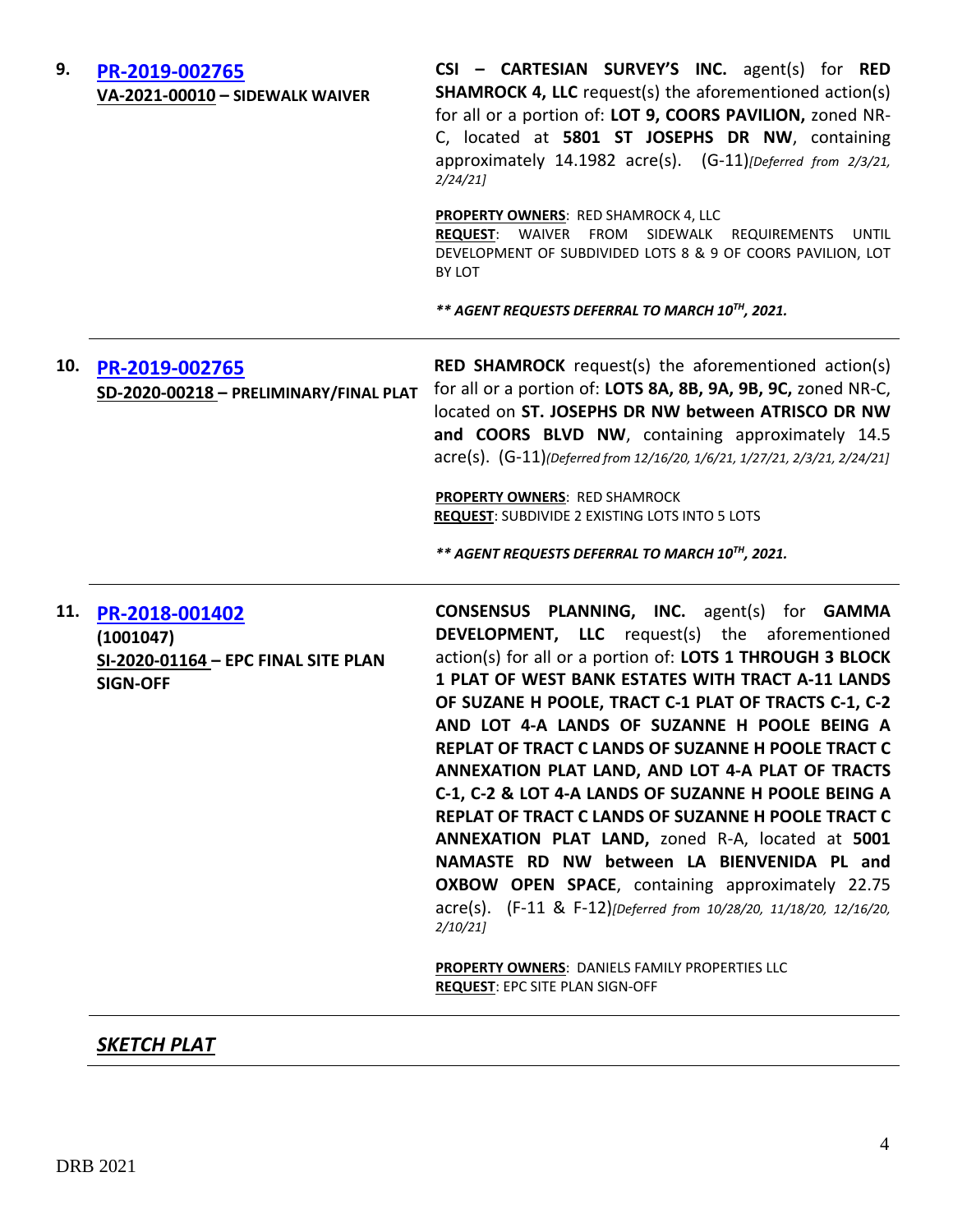| 12. | PR-2020-004447<br>PS-2021-00032 - SKETCH PLAT | <b>BOHANNAN HUSTON INC. agent(s) for GROUP ORION, LLC</b><br>request(s) the aforementioned action(s) for all or a portion<br>of TRACT A-1 AND TRACT A-1-B, SUNPORT MUNICIPAL<br>ADDITION AND AIRPORT PARK zoned NR-SU, located at<br>2700 GIRARD BLVD SE between GIBSON BLVD and<br><b>SUNPORT BLVD</b> , containing approximately +116 acre(s).<br>$(M-16)$<br>PROPERTY OWNERS: GROUP ORION, LLC<br><b>REQUEST: SKETCH PLAT REVIEW</b> |
|-----|-----------------------------------------------|-----------------------------------------------------------------------------------------------------------------------------------------------------------------------------------------------------------------------------------------------------------------------------------------------------------------------------------------------------------------------------------------------------------------------------------------|
| 13. | PR-2021-005122<br>PS-2021-00033 - SKETCH PLAT | CSI - CARTESIAN SURVEYS, INC. agent(s) for DAVID J.<br>KLEINFELD request(s) the aforementioned action(s) for all<br>or a portion of: LOTS 29 & 30 AND 72 FT OF LOTS 31 THRU<br>34, HUNING PLACE ADDITION zoned R-ML, located at 223<br>$14TH$ ST SW, containing approximately 0.1617 acre(s). (K-<br>13)                                                                                                                                |
|     |                                               | <b>PROPERTY OWNERS: ABEYTA BEN D &amp; JO ANN</b><br>REQUEST: ELIMINATE INTERIOR LOT LINE BETWEEN TWO EXISTING<br>LOTS CREATING ONE NEW LOT                                                                                                                                                                                                                                                                                             |
| 14. | PR-2021-005102<br>PS-2021-00030 - SKETCH PLAT | <b>MICHAEL</b><br><b>TIFFANY</b><br><b>MOJARRO</b><br>&<br>request<br>the<br>aforementioned action(s) for all or a portion of LOT 15<br>BLOCK 8, ZUNI ADDITION zoned R-1, located on SKY<br>COURT CIRCLE NE between ARVADA AVE NE and<br>PENNSYLVANIA ST NE, containing approximately 0.18<br>$\arccos(5)$ . (H-19)                                                                                                                     |
|     |                                               | PROPERTY OWNERS: MICHAEL & TIFFANY MOJARRO<br>REQUEST: VACATION OF PART OF AN EASEMENT TO BUILD A NEW<br>RETAINING WALL ON PROPERTY, WHICH IS LOCATED WITHIN THE<br>EASEMENT                                                                                                                                                                                                                                                            |
| 15. | PR-2020-004452<br>PS-2021-00034 - SKETCH PLAT | ARCH + PLAN LAND USE CONSULTANTS agent(s) for BRUCE<br><b>CHARLES/GOTTSCHALK RVT</b> request(s) the aforementioned<br>action(s) for all or a portion of: LOTS 22 & 23 BLOCK 2,<br>CASA GRANDE ESTATES, zoned R-1C, located at 3100 &<br>3036 PALO ALTO NE between CASA BONITA DR and<br><b>CANDELARIA RD</b> , containing approximately 0.556 acre(s).<br>$(G-23)$                                                                      |
|     |                                               | <b>PROPERTY OWNERS: BRUCE CHARLES/GOTTSCHALK RVT</b><br><b>REQUEST: LOT LINE ADJUSTMENT</b>                                                                                                                                                                                                                                                                                                                                             |